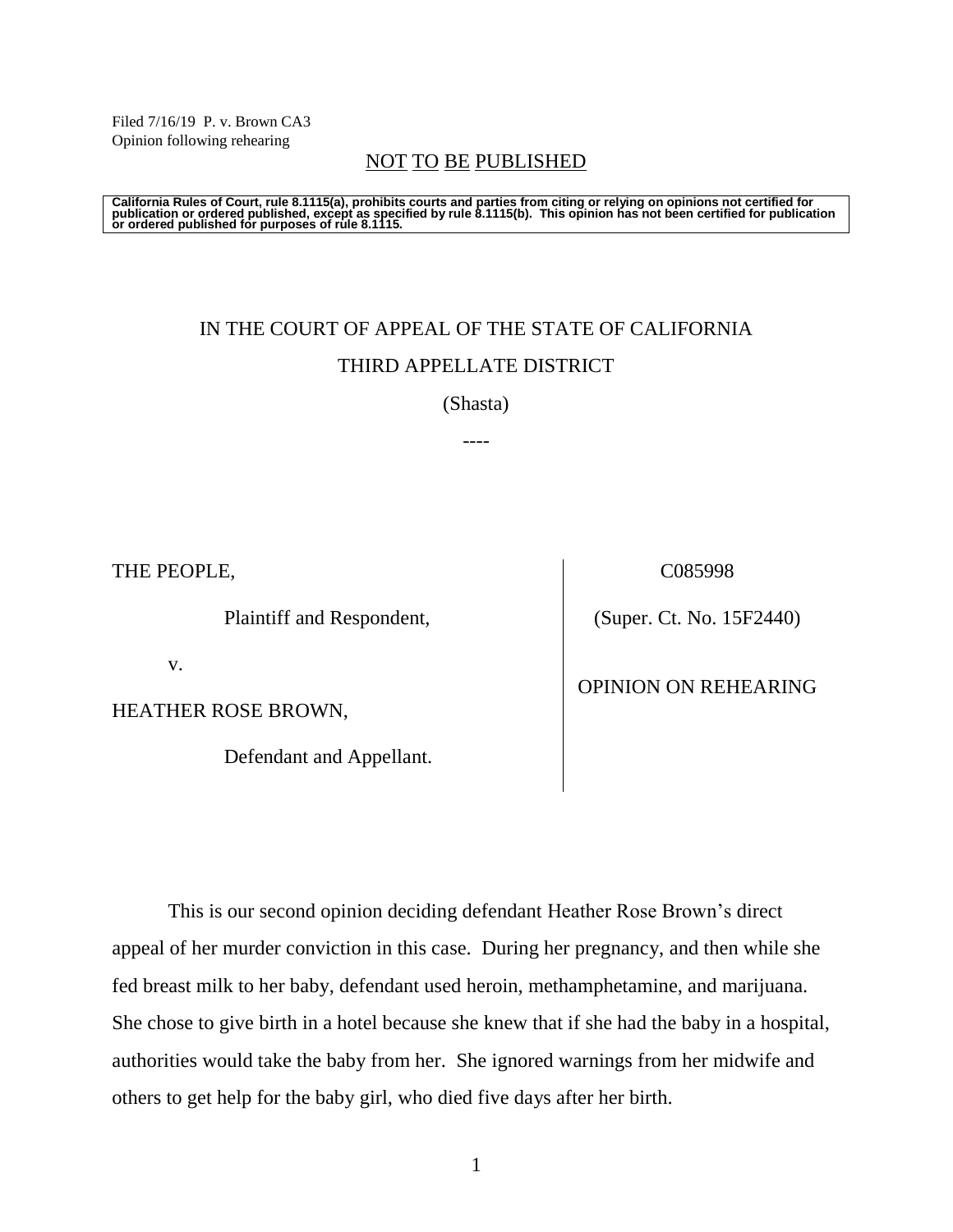The jury found defendant guilty of first degree murder by poison, child abuse, and possession of heroin and marijuana for sale, and found true an allegation the child abuse involved the infliction of injury resulting in death. (Pen. Code, §§ 187, 273a, subd. (a), 12022.95; Health & Saf. Code, §§ 11351, 11359, subd. (b).**<sup>1</sup>** ) The trial court sentenced defendant to a total unstayed determinate term of three years in prison, followed by an indeterminate term of 25 years to life. Defendant timely filed this appeal.

On appeal, defendant contends: (1) no substantial evidence supports causation, i.e., that poison was a contributing cause of death; (2) in a murder by poison case, the jury must be instructed on and the People must present substantial evidence of willfulness, premeditation, and deliberation in administering the poison; (3) the abstract of judgment and sentencing minutes conflict with the reporter's transcript regarding some fines; and (4) she is entitled to a remand for a hearing at which she can present evidence relevant to a future youthful offender parole hearing.

Our original opinion affirmed the judgment in a manner that defendant claimed in her petition for rehearing misconstrued her arguments related to the elements of first degree murder by poison. We granted her petition and vacated our original opinion. We now issue a new opinion but reach the same conclusion as we did in the original, for reasons we explain in our Discussion, *post*. Accordingly, we affirm the judgment.

#### **BACKGROUND**

Because of the issues raised it is not necessary to detail all the trial evidence; evidence relating to causation will be described in the relevant part of the Discussion.

## *Trial Evidence*

 $\overline{a}$ 

The parties agree in their briefs as to the basic evidence. Defendant used heroin, methamphetamine, and marijuana while pregnant. She knew her sister-in-law's baby was

**<sup>1</sup>** Further undesignated statutory references are to the Penal Code.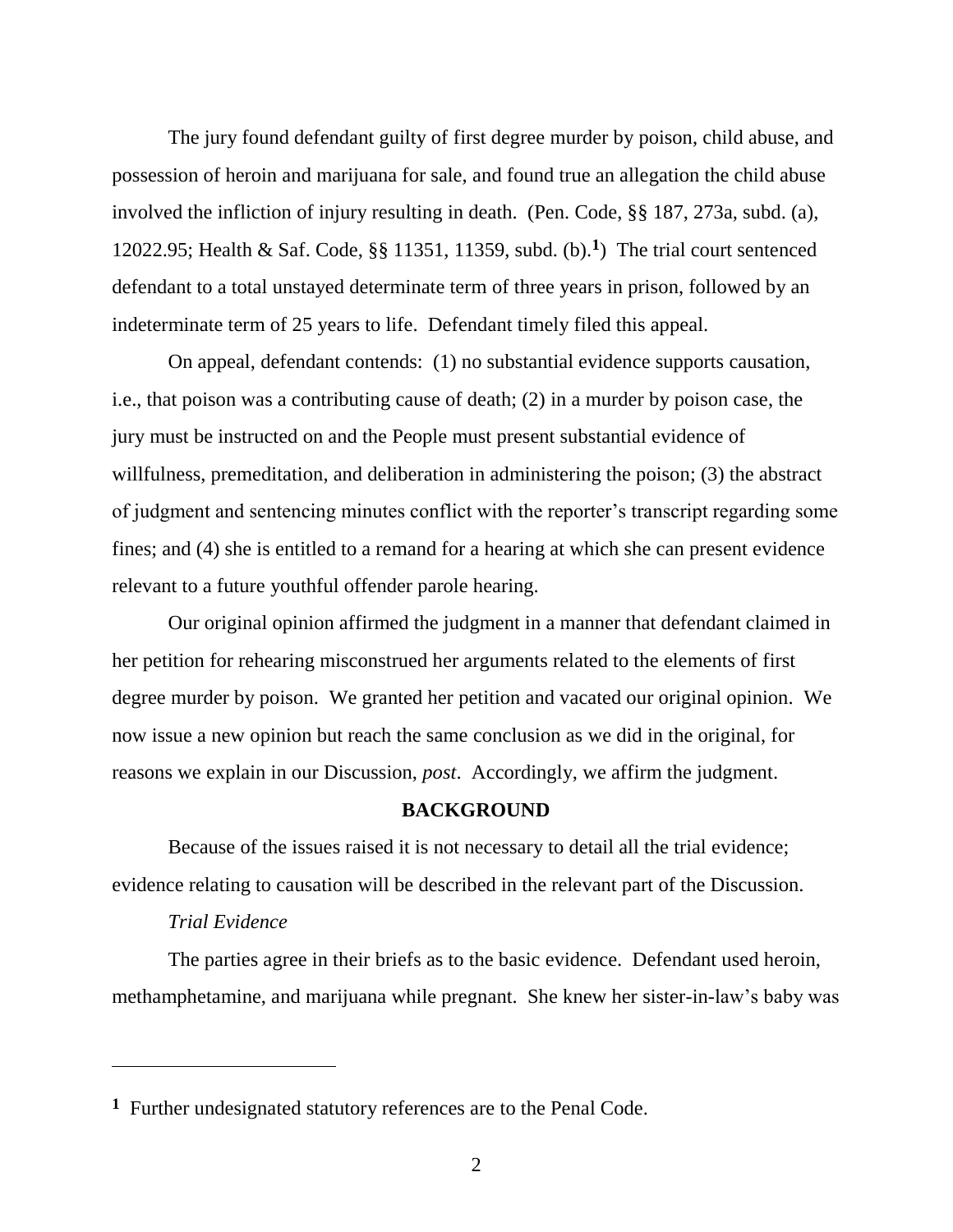taken away by the authorities for drug use and had her baby in a hotel to avoid a similar scenario. After her baby was born, defendant fed it breast milk, knowing she was passing heroin into the baby's system; she researched the Internet for remedies for addicted babies. Her midwife, relatives, and at least one of her friends, all told her to get medical help for the baby, but she did not do so. The baby died five days after its birth, on November 3, 2014. Under interrogation defendant said she thought the baby suffocated due to co-sleeping between herself and the baby's father (Daylon Michael Reed), **<sup>2</sup>** and the baby may have been turned towards a pillow. But she also said she was afraid the baby would be taken away if she sought help; by the time Reed made a 911 call, it was too late.

The defense rested without presenting further evidence.

#### *Closing Arguments*

The People argued that during the victim's life, defendant consciously disregarded the harm she caused her baby. The midwife, defendant's mother, and others told her to take the baby to get medical attention. She admitted feeding the baby breast milk while using heroin. She knew if she sought help she would lose both access to heroin and to her baby, and she instead did online research about home remedies for newborn withdrawal from opiates. The baby died from multiple drugs, including heroin and methamphetamine. Baby bottles were contaminated with those drugs. Heroin (converted to morphine by the body) can suppress breathing, and the cause of death was most likely a combination of co-sleeping, heroin, and face-down positioning. Death was no accident because defendant did not act with due caution. Implied malice was shown by her knowledge of the dangers of her actions and failure to take steps to help her baby. The murder was of the first degree because she used heroin and methamphetamine; both were

**<sup>2</sup>** Reed reached a bargain on lesser charges before trial.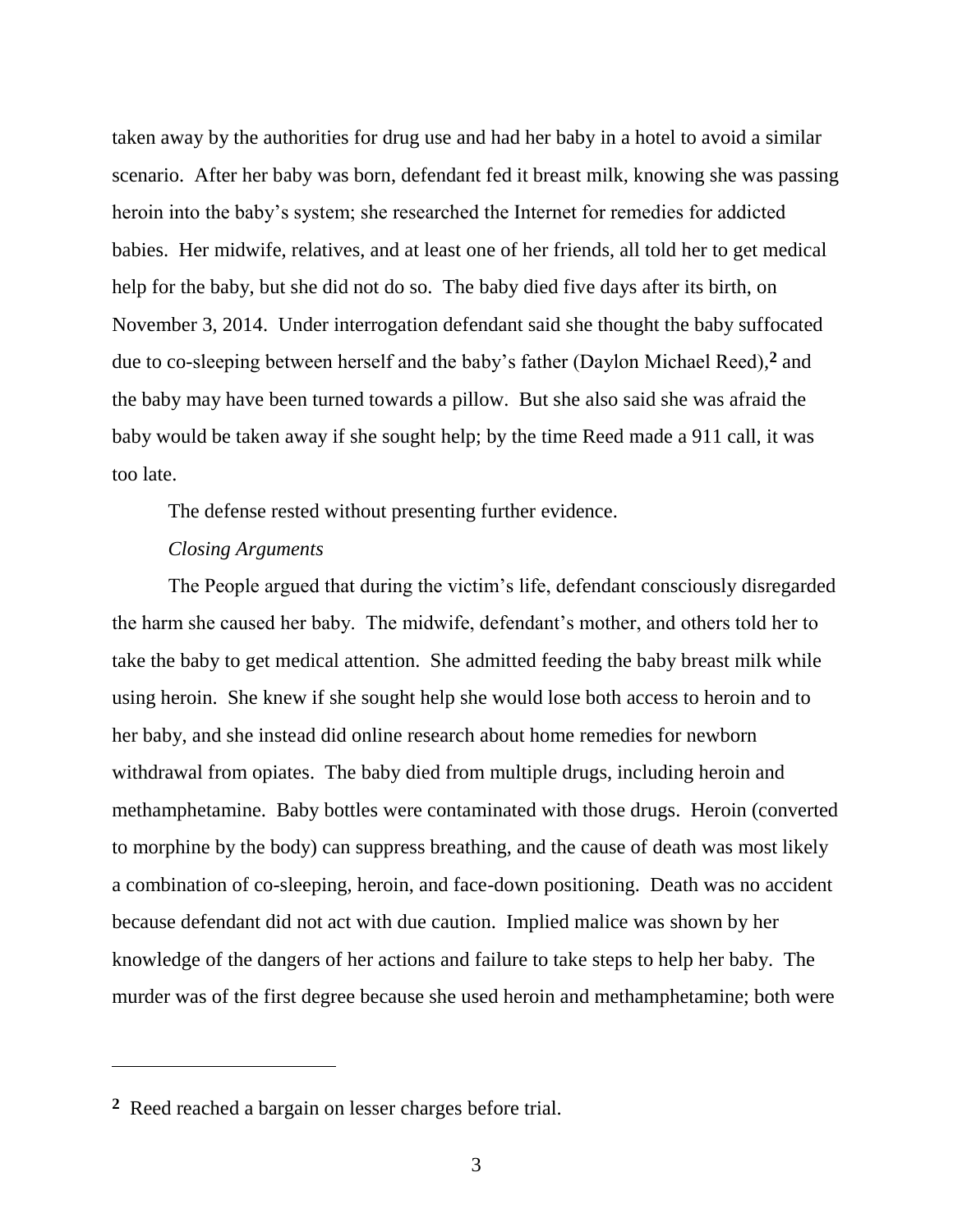poisons as they each could kill. The fact other causes may have combined to produce death did not change the fact that the poisoning was a contributing factor.

Defense counsel conceded defendant was guilty of child abuse "by failing to take her to medical care and for passing along controlled substances through her body." Causation was not proven because of the confusing nature of the evidence of what *did* cause death, including the lack of marijuana found in the baby's system. Because many people use heroin and methamphetamine recreationally without dying, they are not poisons. Defendant did not understand the risk of her behavior, and when she saw the baby was not breathing, she promptly summoned aid, but it came too late.

In rebuttal, the People argued defendant didn't even bother to ask law enforcement about the cause of her baby's death, because she *knew*. Any lack of urgency on the part of the people who told defendant to take her baby in for medical care was because they did not know the baby had ingested drugs. Any lack of marijuana in the baby's system was a "red herring" because that was not a contributing cause of her death. Heroin and methamphetamine were most certainly poisons; there was no safe level of heroin for a baby.

The jury convicted defendant as charged, except for an acquittal on a charge of possessing methamphetamine (count 5).

#### **DISCUSSION**

### I

#### *Contributing Cause of Death*

Defendant contends no substantial evidence shows that exposure to drugs caused her baby's death. Although there may have been some ambiguities or even conflicts in the expert testimony, defendant's contention is not persuasive given our standard of review.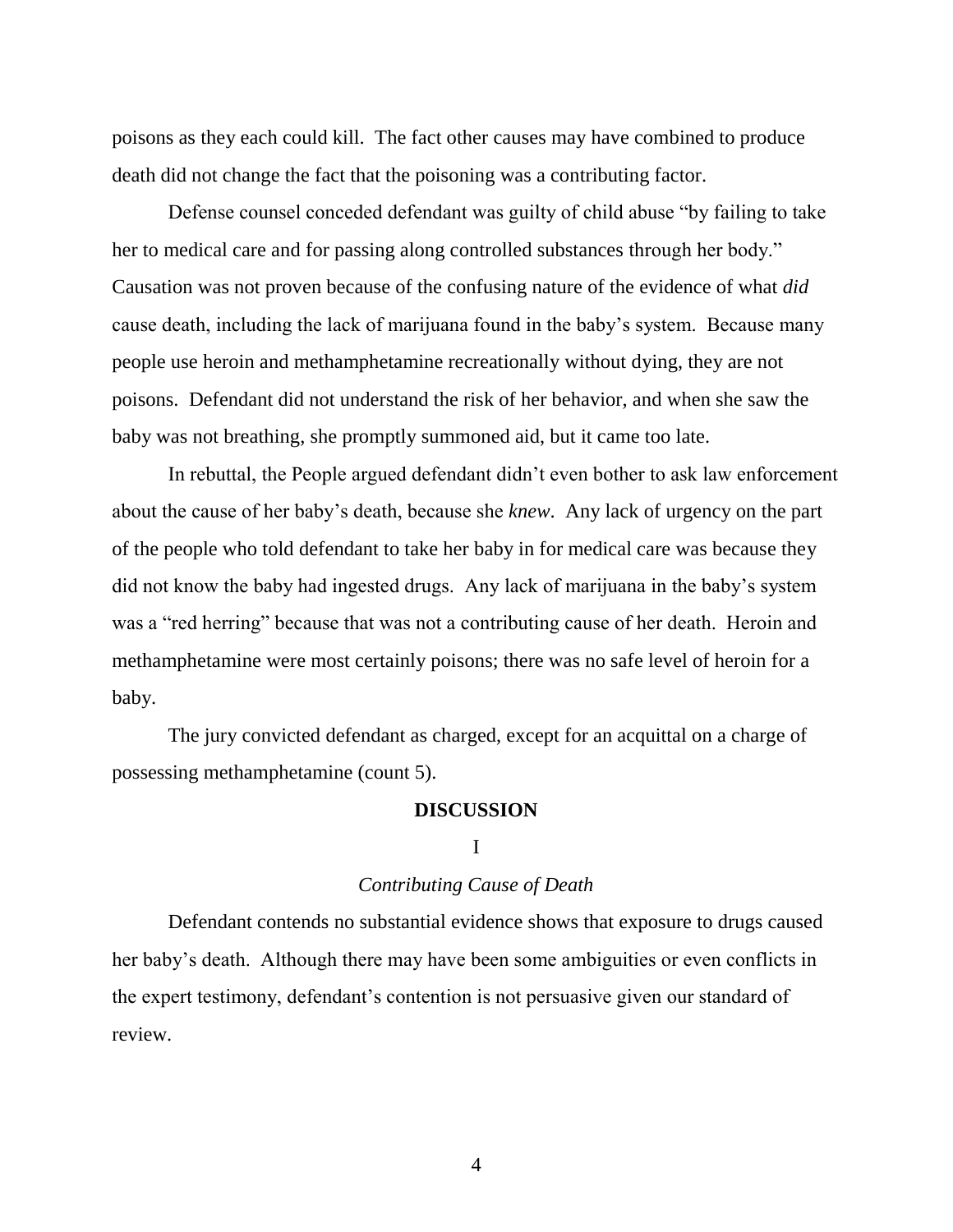## A. *Expert Testimony*

Apart from non-expert testimony about the circumstances of the pregnancy, the birth, and defendant's actions after birth, three relevant experts testified.

Ayako Chan-Hosokawa, a forensic toxicologist, testified the baby's system contained Naloxone (Narcan), methamphetamine and amphetamine, morphine (the "breakdown of heroin"), and acetaminophen. There are no clear toxicity levels for babies. Because morphine breaks down in less than a day, heroin was necessarily given to the baby after birth. Methamphetamine breaks down into amphetamine and is detectable for one to three days, so it, too, was introduced post-birth. Both heroin and methamphetamine can be found in breast milk, as can marijuana. Marijuana was not detected, but the active ingredient (THC) can dissipate quickly. The toxicologist did not find the "marker" for heroin-derived morphine and therefore could only say that morphine was found.

Dr. Ikechi Ogan, who performed the autopsy, testified he had done some 6,000 autopsies, about 300 on infants, and had been working in pathology since 1991. Collecting information from law enforcement and others is part of the autopsy process, and he did so in this case, learning that the baby was found dead in a hotel room with the parents, who were drug users. The victim was unclean, jaundiced, dehydrated, had a vaginal fungal infection (candida), and had such a severe diaper rash that medical attention should have been sought. She had blood pooling (lividity) indicating she had been in a face-down position at some point after death. A preliminary urine screening test he performed was positive for opiates.

In Dr. Ogan's opinion the cause of death was polypharmacy, meaning abuse by multiple classes of drugs, in this case morphine (derived in the body from heroin) and methamphetamine. Based on what he learned from law enforcement he added to his report that the polypharmacy was due to "maternal polysubstance abuse during pregnancy." Methamphetamine can cause seizures and cardiac arrest; heroin can slow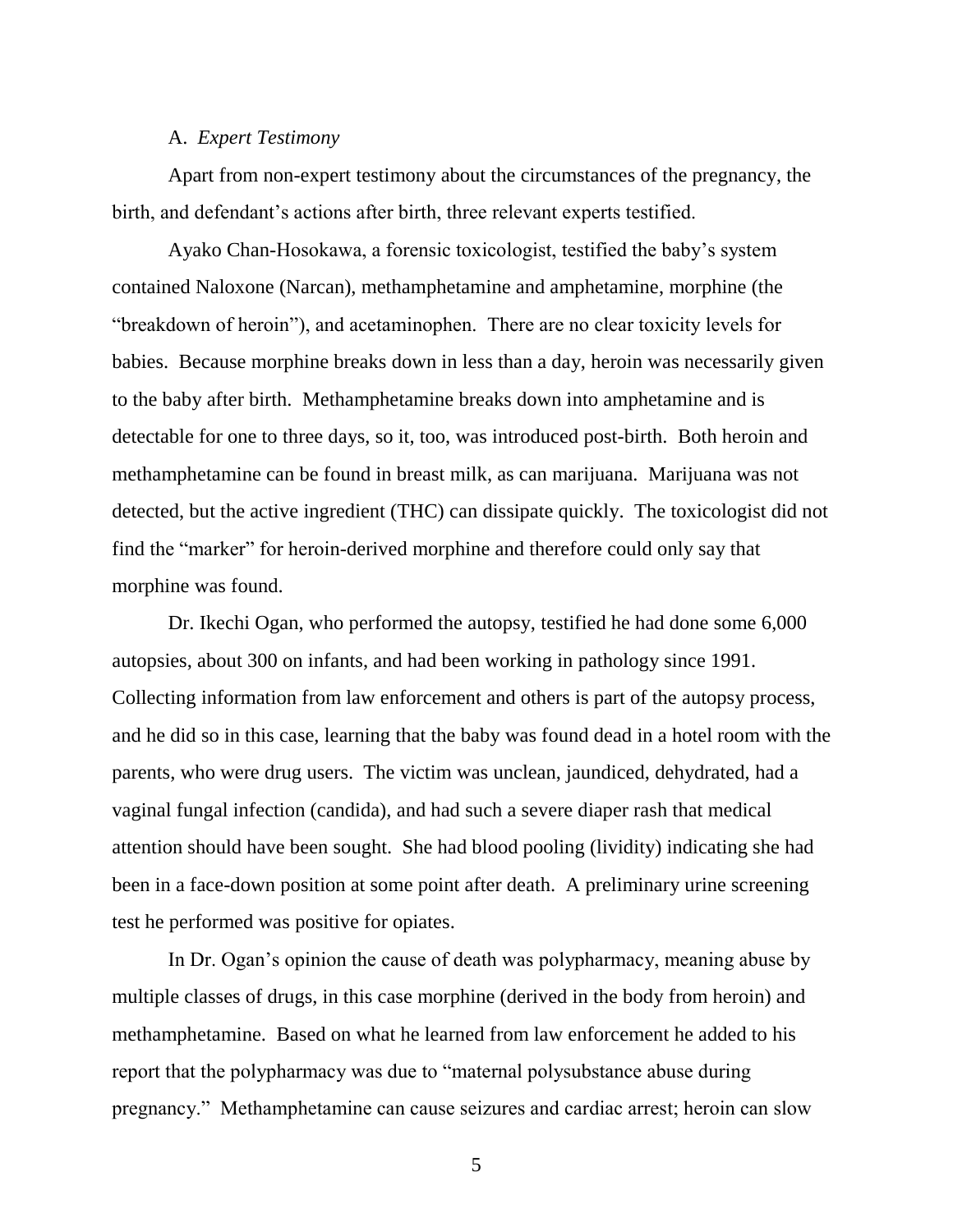breathing potentially to the stopping point, and it "can cause you to die when you have an overdose from breathing problems. So both of these drugs used in the wrong context and wrong doses can lead to death, especially in the pediatric population," which is more sensitive. Each drug on its own can kill someone, and there is no safe amount of either drug for infants. This was not a case of SIDS (Sudden Infant Death Syndrome), which is a diagnosis indicating no other cause can be found. Dr. Ogan agreed that co-sleeping can kill, but he found no indications of co-sleeping death, and ruled it out as a cause of death, in part because he did not see marks in the eyes or on the face typically found in such cases. He conceded there were some marks on the baby's cheek and temple, but he found no injuries around the nostrils, gums, or lips. Nor was jaundice a contributing factor in the baby's death.

Dr. James Crawford-Jakubiak is a pediatrician and professor and has worked at the UCSF Children's Hospital in Oakland (as the medical director for the Center for Child Protection) for over 20 years. He is board certified in both general pediatrics and in a sub-specialty known as child abuse pediatrics. He has testified hundreds of times. Heroin "makes people basically stop breathing" and can kill. Infants exposed to heroin *in utero* can experience "neonatal abstinence syndrome," which can cause vomiting, diarrhea, seizures, and difficulty feeding and sleeping. Although morphine may be given to a baby, there is no therapeutic level of heroin. Heroin is a poison because there is no "upside" to it and it can hurt or kill people. A baby going through withdrawal requires hospitalization and might need small amounts of morphine to wean off the opiate addiction. Methamphetamine makes the heart race, increases blood pressure, and can also cause seizures. There is no therapeutic dosage of methamphetamine, but one byproduct of it, amphetamine, can be prescribed for certain conditions, such as attention deficit disorder. Methamphetamine is a poison because "it can hurt or kill someone without a therapeutic purpose."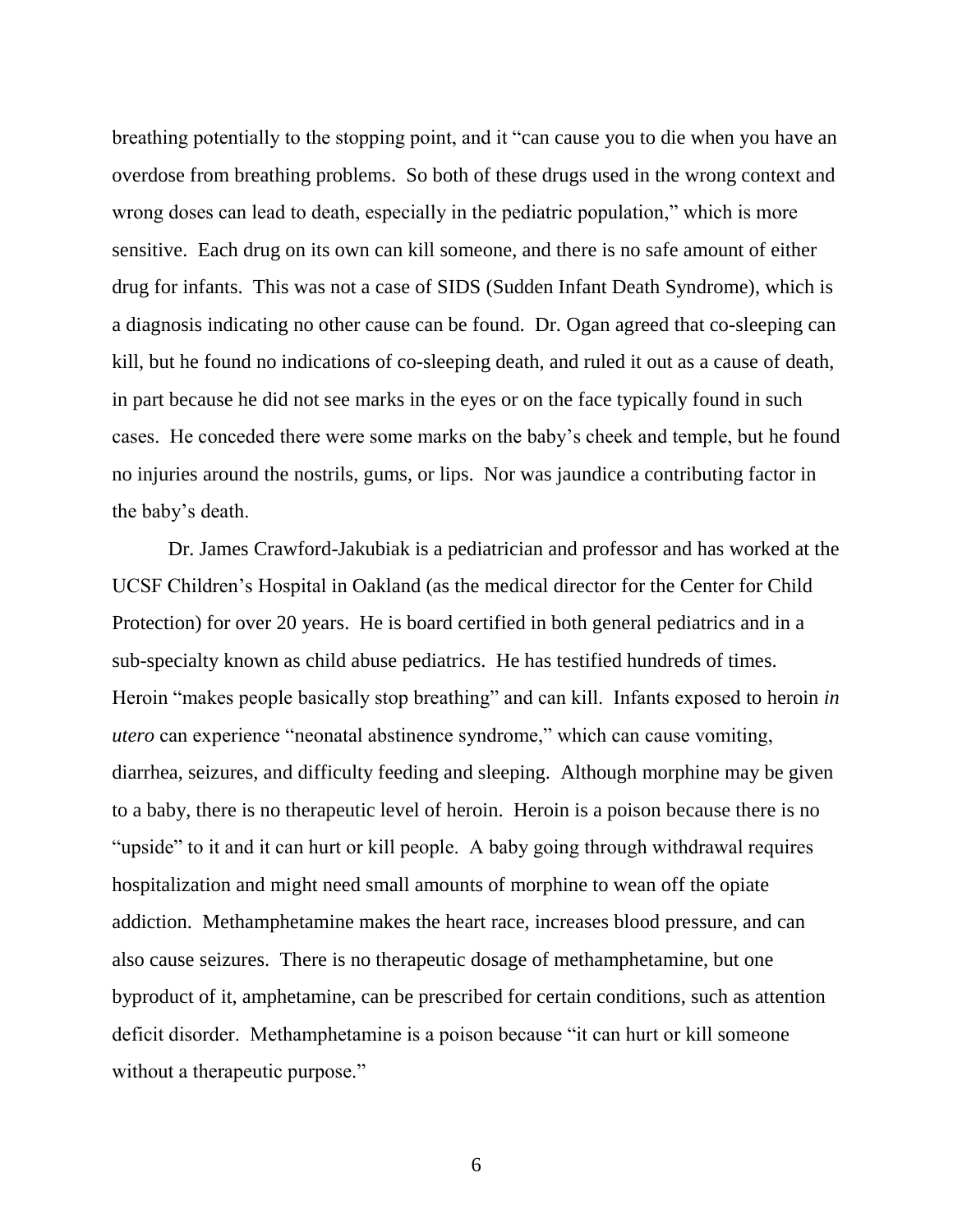Dr. Crawford-Jakubiak reviewed the records in this case, showing that other than a prenatal visit in February, there was no other prenatal care; the baby died on the fifth day of life. The baby had a diaper rash that usually occurs in older babies; he had not seen one in a baby this age in his 25 years as a physician, and thought it was caused by using Clorox bleach wipes of the kind that he saw in photographs of the hotel room. These wipes were not designed for cleaning skin.

In Dr. Crawford-Jakubiak's view, the baby died from respiratory failure. Lividity showed she had been face down after death; a face-down position is dangerous at that age, as is co-sleeping. Morphine in her system could have been "enough to knock her over the edge." Other factors could be seizures from heroin withdrawal, or a very high bilirubin level (from jaundice), or an infection (possibly from a non-sterile Buck knife used to cut the umbilical cord), possible hypothermia, and hypoglycemia from feeding problems associated with heroin withdrawal. He understood the baby tested positive for opiates and marijuana, with the opiate use continuing through pregnancy and after birth. On cross-examination he explained that he thought the baby had withdrawal in part based on what he was told, that the mother used heroin and methamphetamine before and after birth of the baby. SIDS was not an answer here, as that is a term for the unexplained death of a baby who is otherwise healthy and normal.

When asked what most likely contributed to death, Dr. Crawford-Jakubiak answered: "To me, the most likely explanation is something that caused respiratory arrest. Again, the three things that are most problematic are the face down position, the presence of the morphine in her body and the co-sleeping." The baby had been born close to term and "died five days later face down with morphine onboard, sleeping with an adult." On cross-examination he testified that any one of those three factors alone could have killed the baby.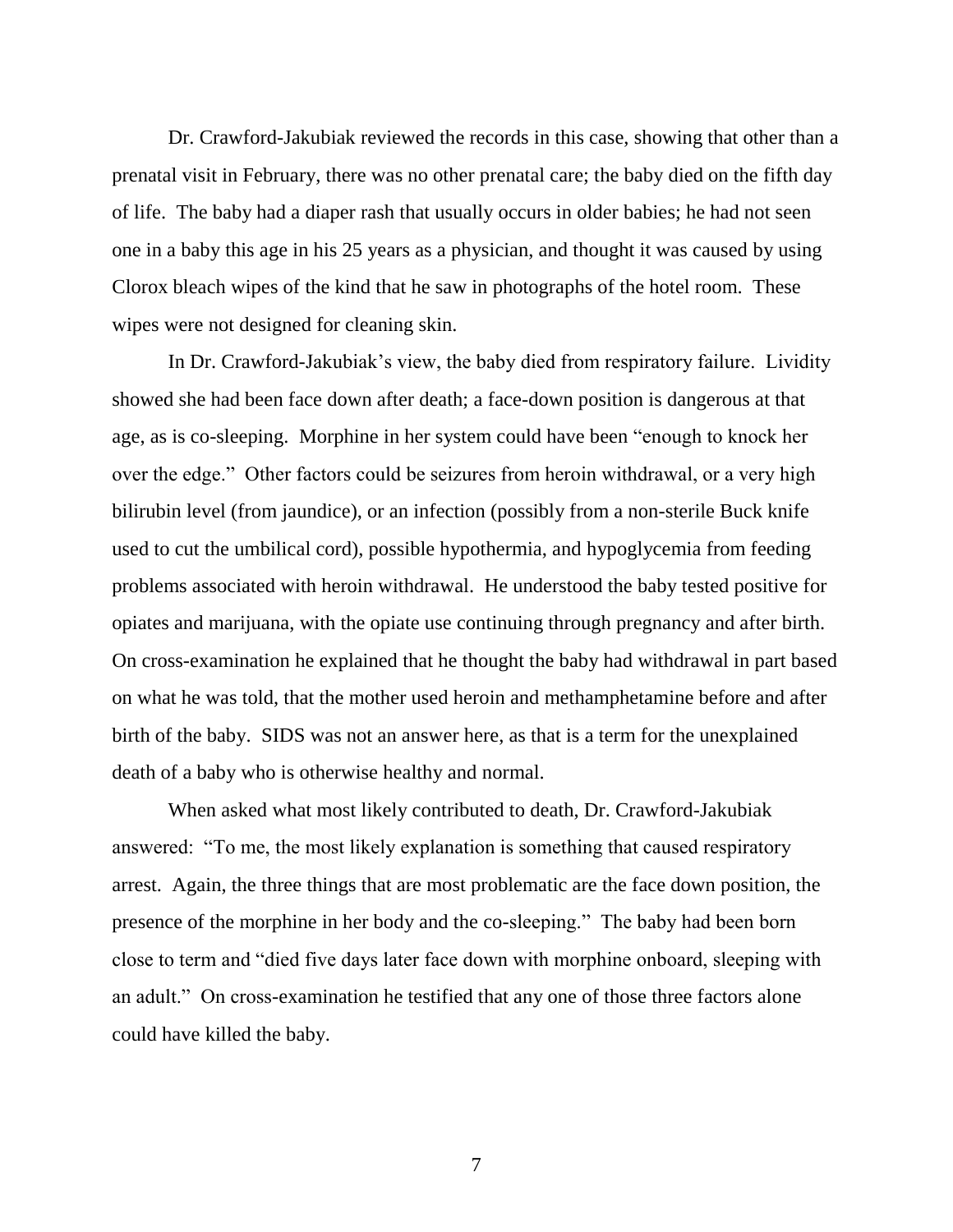## B. *Burden and Standard of Review*

 $\overline{a}$ 

"When there are multiple concurrent causes of death, the jury need not decide whether the defendant's conduct was the primary cause of death, but need only decide whether the defendant's conduct was a substantial factor in causing the death. [Citations.] [¶] Further, proximate causation requires that the death was a reasonably foreseeable, natural and probable consequence of the defendant's act, rather than a remote consequence that is so insignificant or theoretical that it cannot properly be regarded as a substantial factor in bringing about the death." (*People v. Butler* (2010) 187 Cal.App.4th 998, 1009-1010.) But-for causation is not required and as " 'long as the jury finds that without the criminal act the death would not have occurred when it did, it need not determine which of the concurrent causes was the principal or primary cause of death.' [Citation.]" (*People v. Jennings* (2010) 50 Cal.4th 616, 643-644 (*Jennings*); see *People v. Catlin* (2001) 26 Cal.4th 81, 155.)**<sup>3</sup>**

" 'On appeal we review the whole record in the light most favorable to the judgment to determine whether it discloses substantial evidence—that is, evidence that is reasonable, credible, and of solid value—from which a reasonable trier of fact could find the defendant guilty beyond a reasonable doubt.' [Citations.]" (*People v. Abilez* (2007) 41 Cal.4th 472, 504.) Sufficient evidence " ' "reasonably inspires confidence" ' . . . and is 'credible and of solid value.' [Citations.]" (*People v. Raley* (1992) 2 Cal.4th 870,

**<sup>3</sup>** The jury was instructed with CALCRIM No. 240 as follows: "An act or omission causes injury or death if the injury or death is the direct, natural, and probable consequence of the act or omission and the injury or death would not have happened without the act or omission. A natural and probable consequence is one that a reasonable person would know is likely to happen if nothing unusual intervenes. In deciding whether a consequence is natural and probable, consider all the circumstances established by the evidence. [¶] There may be more than one cause of injury or death. An act or omission causes injury or death, only if it is a substantial factor in causing the injury or death. A substantial factor is more than a trivial or remote factor. However, it does not have to be the only factor that causes the injury or death."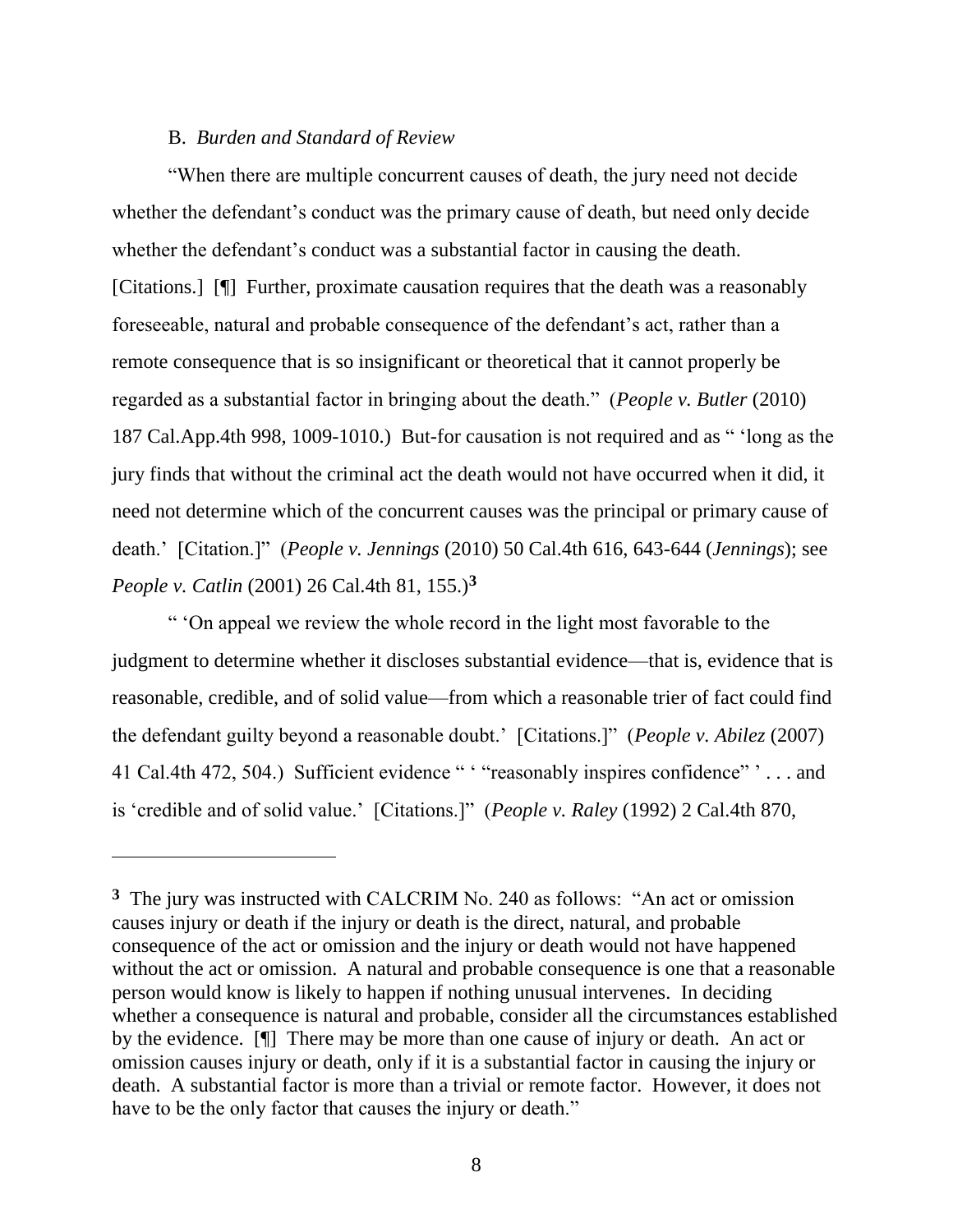891.) Generally, as defendant concedes, the testimony of a single witness is sufficient to prove any fact. (See *People v. Barnwell* (2007) 41 Cal.4th 1038, 1052.) But an expert opinion based on speculation or unsupported assumptions cannot provide substantial evidence. (See *People v. Wright* (2016) 4 Cal.App.5th 537, 545-546; *Pacific Gas & Electric Co. v. Zuckerman* (1987) 189 Cal.App.3d 1113, 1134-1136.)

#### C. *Analysis*

Defendant points to ambiguities and inconsistencies in the testimony of the three experts whose testimony we have summarized, *ante*. The toxicologist (Chan-Hosokawa) testified no marijuana was detected, while Dr. Crawford-Jakubiak understood marijuana had been detected. Although Crawford-Jakubiak listed three factors causing death, including morphine in the baby's system, he then testified that any one of those factors could alone have caused death, including co-sleeping and the position of the baby. Dr. Ogan testified that the cause of death was polypharmacy by morphine (derived from heroin) and methamphetamines. Although he mentioned the face-down position, he did not include that as a likely cause of death, and he found no obvious signs of co-sleeping.

Defendant contends that no medical expert clearly testified that death was caused by drugs. Defendant discounts Dr. Crawford-Jakubiak's testimony because he admitted that any of three things could alone have killed the baby, co-sleeping, position, or morphine in the system, and had also indicated there were other possibilities, including jaundice, infection, hypothermia, hypoglycemia, and low blood pressure. Defendant contends Dr. Ogan's opinion was speculative because he testified either drug could kill, not that either drug would kill, or did kill, and he did not clearly rule out co-sleeping that might not leave marks, did not clearly explain why he rejected dehydration as a cause, and did not credibly rule out SIDS.

But we must look to *all* the evidence, including the non-expert evidence, and draw all reasonable inferences therefrom in the light most favorable to the verdict to determine whether there is substantial evidence of causation. There is no requirement that causation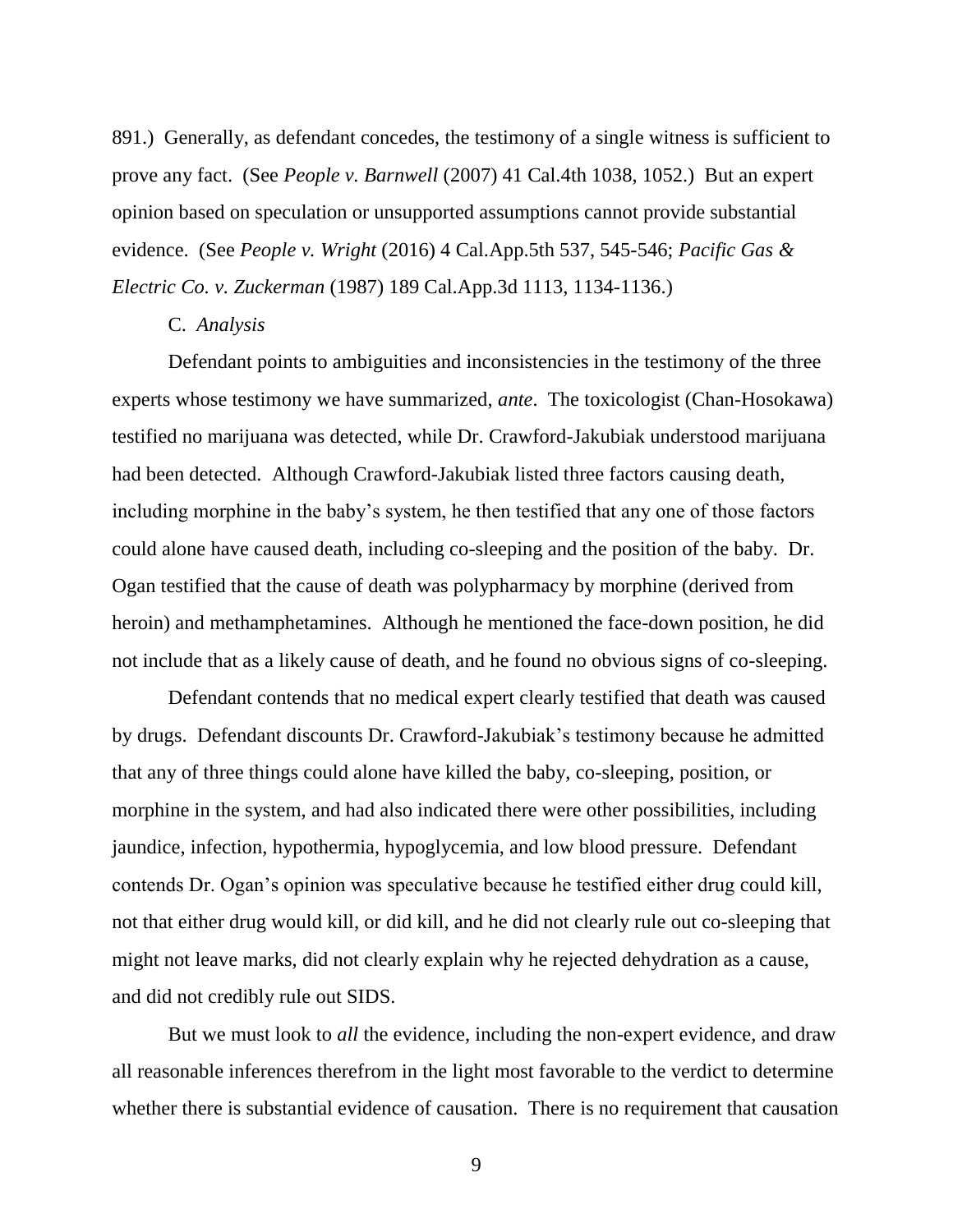be proven conclusively by any one witness or by expert testimony. Although Dr. Crawford-Jakubiak listed several *possible* factors, when asked what *most likely* killed the baby, he answered "the three things that are most problematic are the face down position, the presence of the morphine in her body and the co-sleeping." Although he conceded any one of those could kill, his testimony corroborates Dr. Ogan's opinion that the cause of death was drugs. His testimony was also sufficient to exclude various other theoretical contributory causes of death (jaundice, dehydration, etc.).

Dr. Ogan's opinion narrowed down to one--drugs--the three likely causes of death as described by Dr. Crawford-Jakubiak. We are not persuaded by defendant's contention, repeated in her petition for rehearing, that Ogan's opinion was speculative and therefore unworthy of credence. Ogan had the training and experience to determine the cause of death and performed a thorough autopsy, including collecting information to learn the circumstances surrounding the death. He tested the victim's urine and found it was positive for opiates. He learned the toxicology results from the samples he sent in. He knew the effects on the body of both heroin and methamphetamine; he testified each of those drugs can kill on its own, and there was no safe amount for an infant. He ruled out SIDS, co-sleeping, and jaundice. There were some marks on the baby's face and perhaps not all co-sleeping deaths leave marks, but that does not show that Ogan's opinion that co-sleeping was *not* a cause was speculative, as defendant contends. The fact that Ogan found no conclusive objective sign to prove which drug or drugs caused death does not mean he simply reasoned that the presence of drugs in the baby's system meant the drugs must have caused death, as defendant continues to contend on rehearing. As explained, he ruled out other causes. Nor does the fact that he did not testify either heroin or methamphetamine *always* kills mean his opinion was speculative. Ogan explained the effects of both drugs and testified neither was safe for administration to a baby.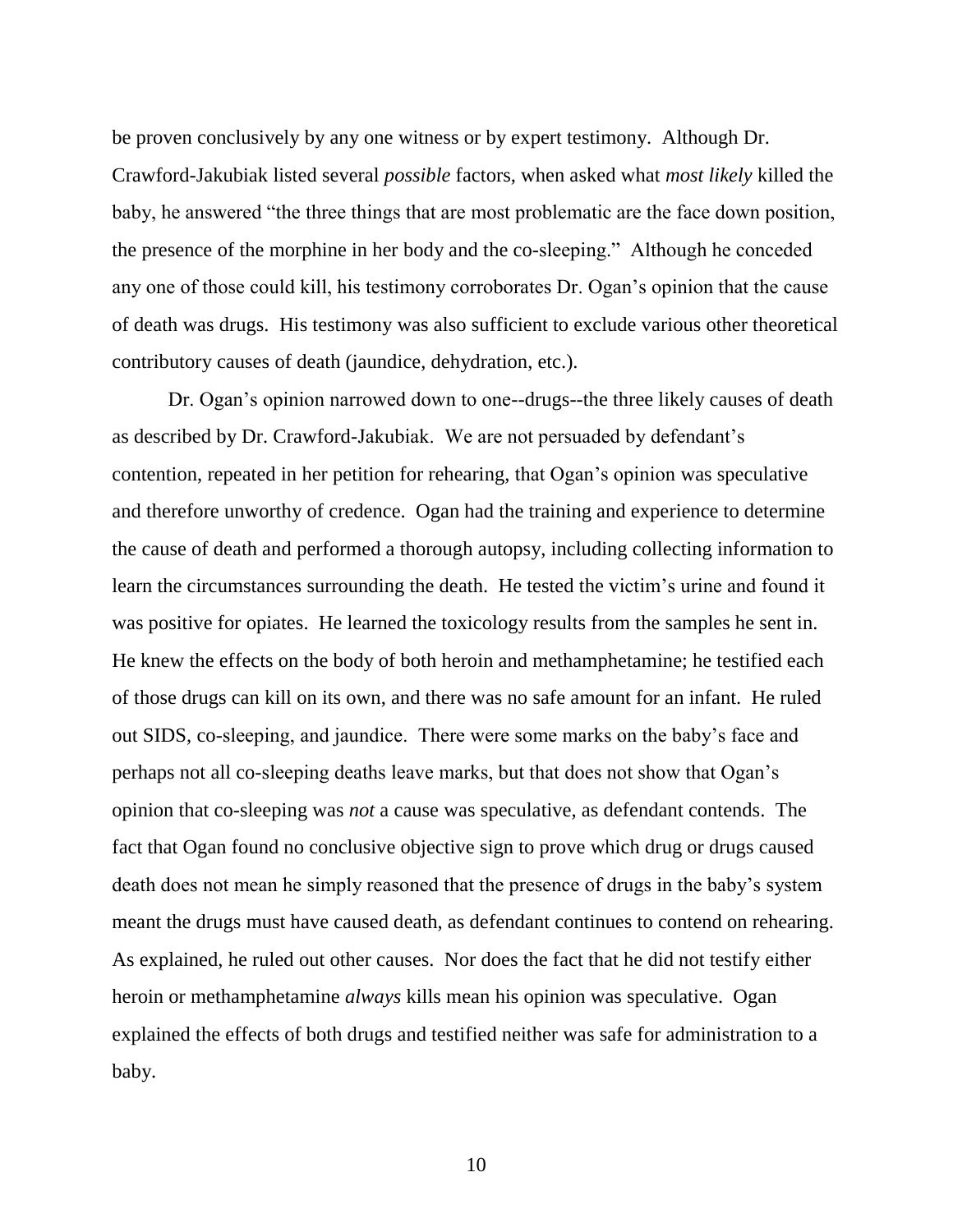Defendant argues Dr. Ogan assumed the presence of drugs meant the cause of death was drugs. She points to a passage of cross-examination where defense counsel went over the testimony about marks on the face, which Ogan conceded "sometimes" occur in co-sleeping deaths, and asked Ogan whether the baby could have been smothered by being face down on a pillow, i.e., something soft enough so that it would not leave facial marks. Then Ogan was asked:

"Q. Would you expect to see bruising if a child was pushed into a pillow during [co-sleeping]?

"A. Sir, I am not quite sure about what you want me to answer. But what I do have here is a child who had significant levels of two very toxic drugs. I could not ignore those drugs.

- "Q. You, sir, are not a toxicologist; is that right?
- "A. But I know enough of that subject to do my job competently."

Contrary to defendant's continued view, we do not interpret this passage to mean Ogan blindly reasoned that the mere *presence* of drugs meant drugs *caused* the baby's death. As we have explained, Ogan testified why he considered and rejected other possible causes. Although he may not have definitively ruled out every conceivable alternative explanation for the baby's death, his medical opinion as to the cause of death was not speculative. Its weight was for the jury to determine.**<sup>4</sup>**

Viewing all reasonable inferences in favor of the verdict, there was substantial evidence to show that drugs administered by defendant caused her baby's death.

**<sup>4</sup>** We note the jury also heard that defendant told officers the baby had been on her *back* in the bed before defendant woke up and found her not breathing.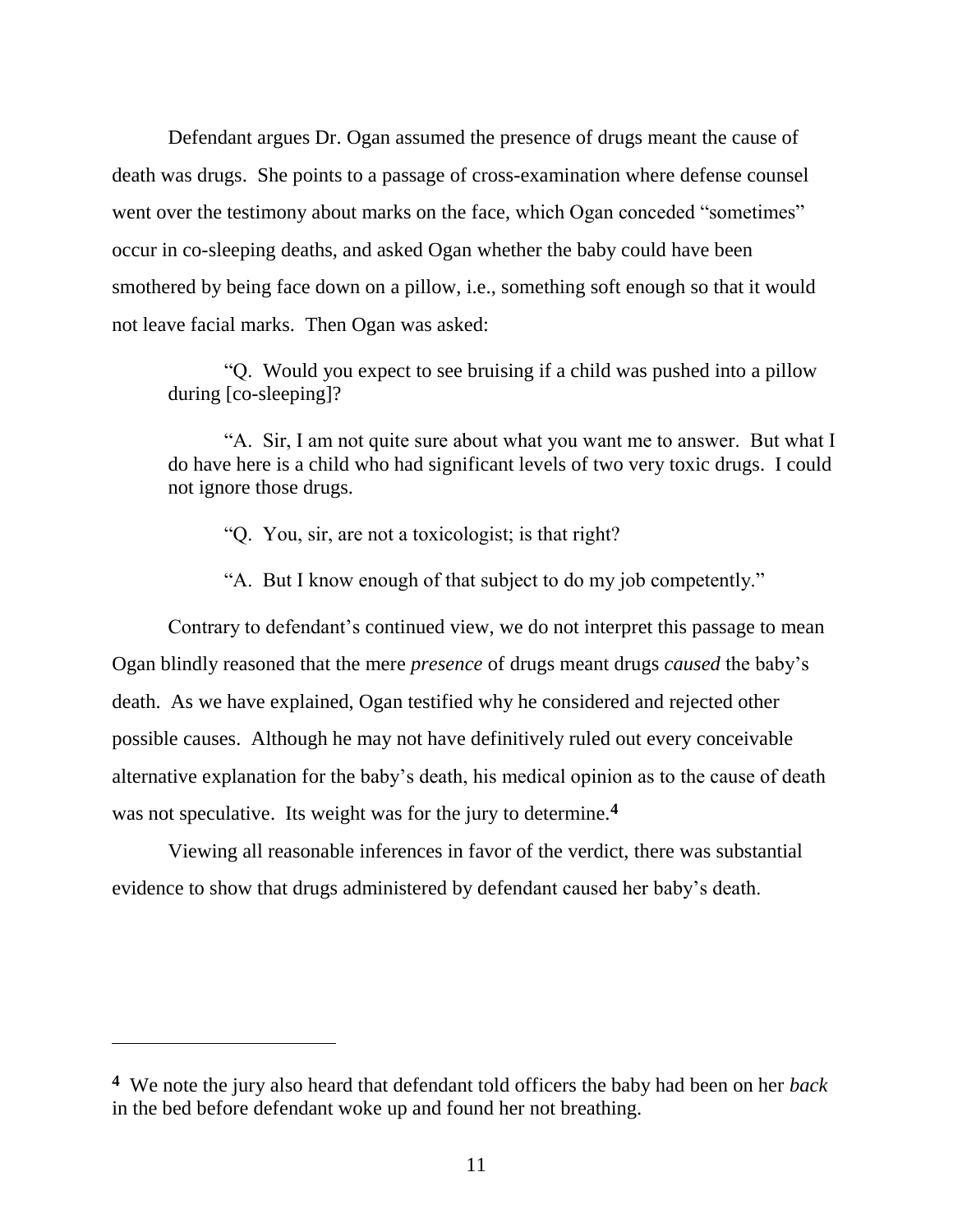## *Murder by Poison*

II

In two separate but connected arguments, defendant contends no substantial evidence shows that she willfully and deliberately administered poison to the victim in a premeditated manner, and that the trial court should have included these elements in the jury instructions. She reiterates these arguments in her petition for rehearing.

The People argue that defendant forfeited this claim by not objecting or proposing other instructions in the trial court. But *if* defendant's claim had merit, it would mean the jury had not been told it had to find all the elements of the offense. "Instructions regarding the elements of the crime affect the substantial rights of the defendant, thus requiring no objection for appellate review." (*People v. Hillhouse* (2002) 27 Cal.4th 469, 503.) We reach the merits, but find no error, as we explain.

## A. *The Law*

"Murder is the unlawful killing of a human being, or a fetus, with malice aforethought." (§ 187, subd. (a).) Malice may be express or implied. "Malice is express when there is manifested a deliberate intention to unlawfully take away the life of a fellow creature. [¶] . . . Malice is implied when no considerable provocation appears, or when the circumstances attending the killing show an abandoned and malignant heart."  $(\S$  188, subd. (a)(1) & (2).)

At the time of the killing in this case (November 3, 2014), the first paragraph of section 189 read as follows:

"All murder which is perpetrated by means of a destructive device or explosive, a weapon of mass destruction, knowing use of ammunition designed primarily to penetrate metal or armor, poison, lying in wait, torture, or by any other kind of willful, deliberate, and premeditated killing, or which is committed in the perpetration of, or attempt to perpetrate, arson, rape, carjacking, robbery, burglary, mayhem, kidnapping, train wrecking, or any act punishable under Section 206, 286, 288, 288a, or 289, or any murder which is perpetrated by means of discharging a firearm from a motor vehicle, intentionally at another person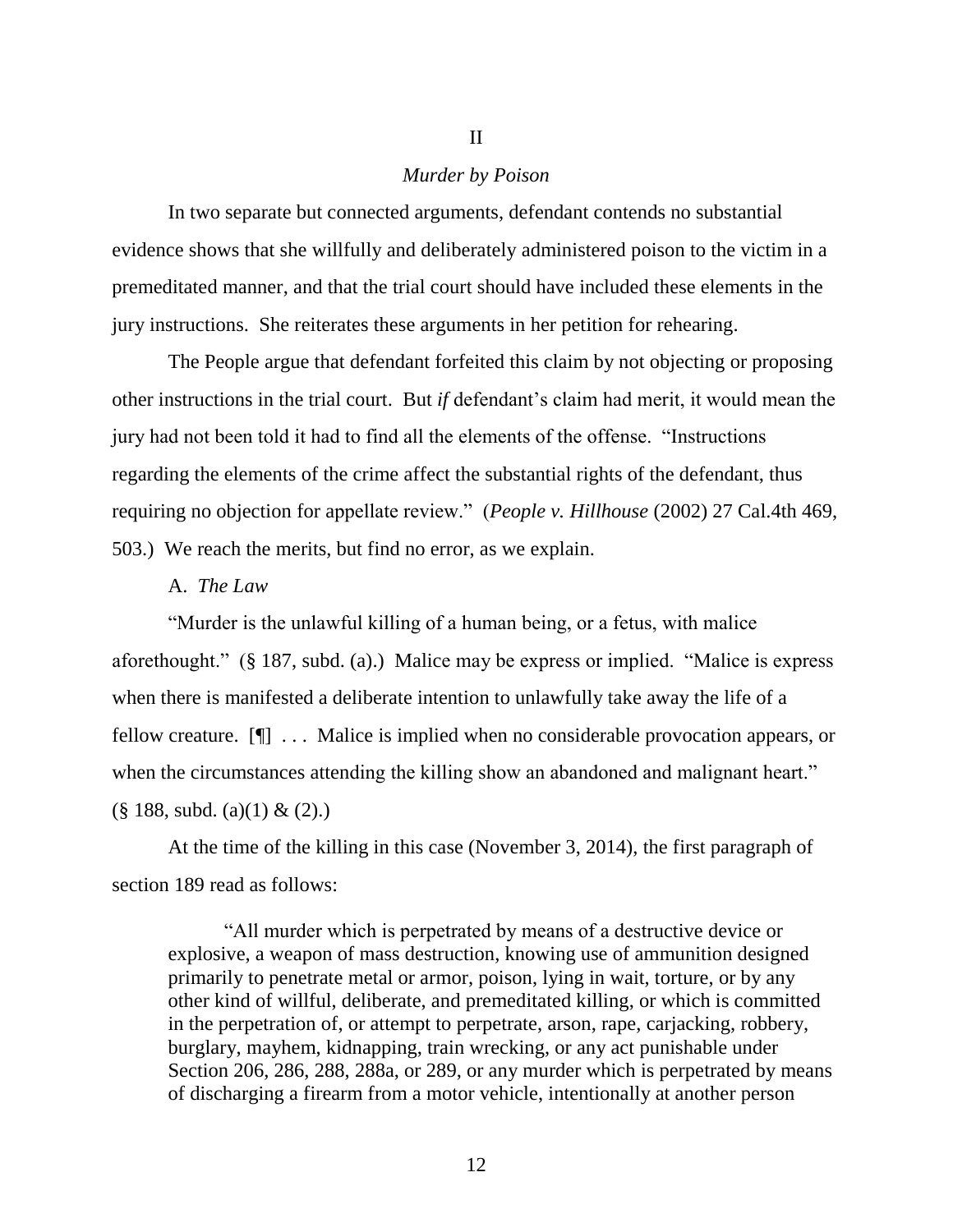outside of the vehicle with the intent to inflict death, is murder of the first degree. All other kinds of murders are of the second degree." (Stats. 2010, ch. 178, § 51.)**<sup>5</sup>**

*People v. Rodriguez* (1998) 66 Cal.App.4th 157 carefully parsed this statute and explained as follows:

"Section 189 establishes three categories of first degree murder. . . . Section 189 . . . first establishes a category of first degree murder consisting of various types of premeditated killings, and specifies certain circumstances (use of explosives or armor-piercing ammunition, torture, etc.) *which are deemed the equivalent of premeditation*. Section 189 secondly establishes a category of first degree felony murders (murders perpetrated during felonies or attempted felonies such as arson, rape, carjacking, etc.). Finally, section 189 establishes a third category consisting of only one item, intentional murder by shooting out of a vehicle with intent to kill." (*People v. Rodriguez*, *supra*, 66 Cal.App.4th at pp. 163-164, italics added, fn. omitted.)

"Thus, if a killing is murder within the meaning of sections 187 and 188, and is by one of the means enumerated in section 189, the use of such means makes the killing first degree murder as a matter of law." (*People v. Mattison* (1971) 4 Cal.3d 177, 182.)

In *Jennings, supra,* 50 Cal.4th 616, defendant argued insufficient evidence supported his poison-murder conviction because the jury found the poison-murder special circumstance not true and because another person, who did not have intent to kill, administered the poison. (*Id.* at p. 639.) Our Supreme Court distinguished the special circumstance allegation from poison-murder because the special circumstance allegation requires intent to kill, whereas first degree poison-murder only requires implied malice. (*Ibid.*) It concluded, "even if we were to assume the jury rejected the murder-by-poison special circumstance because it was not persuaded beyond a reasonable doubt that [defendant] intended to kill [the victim] by means of the drugs, *the jury still could have reasonably found defendant guilty of first degree murder by poison if it found that either codefendant acted with implied malice*. [Citation.]" (*Id.* at pp. 639-640 (italics added).)

**<sup>5</sup>** That paragraph was slightly rewritten and designated as subdivision (a) in the current version (Stats. 2018, ch. 1015, § 3), but those changes are not significant for this appeal.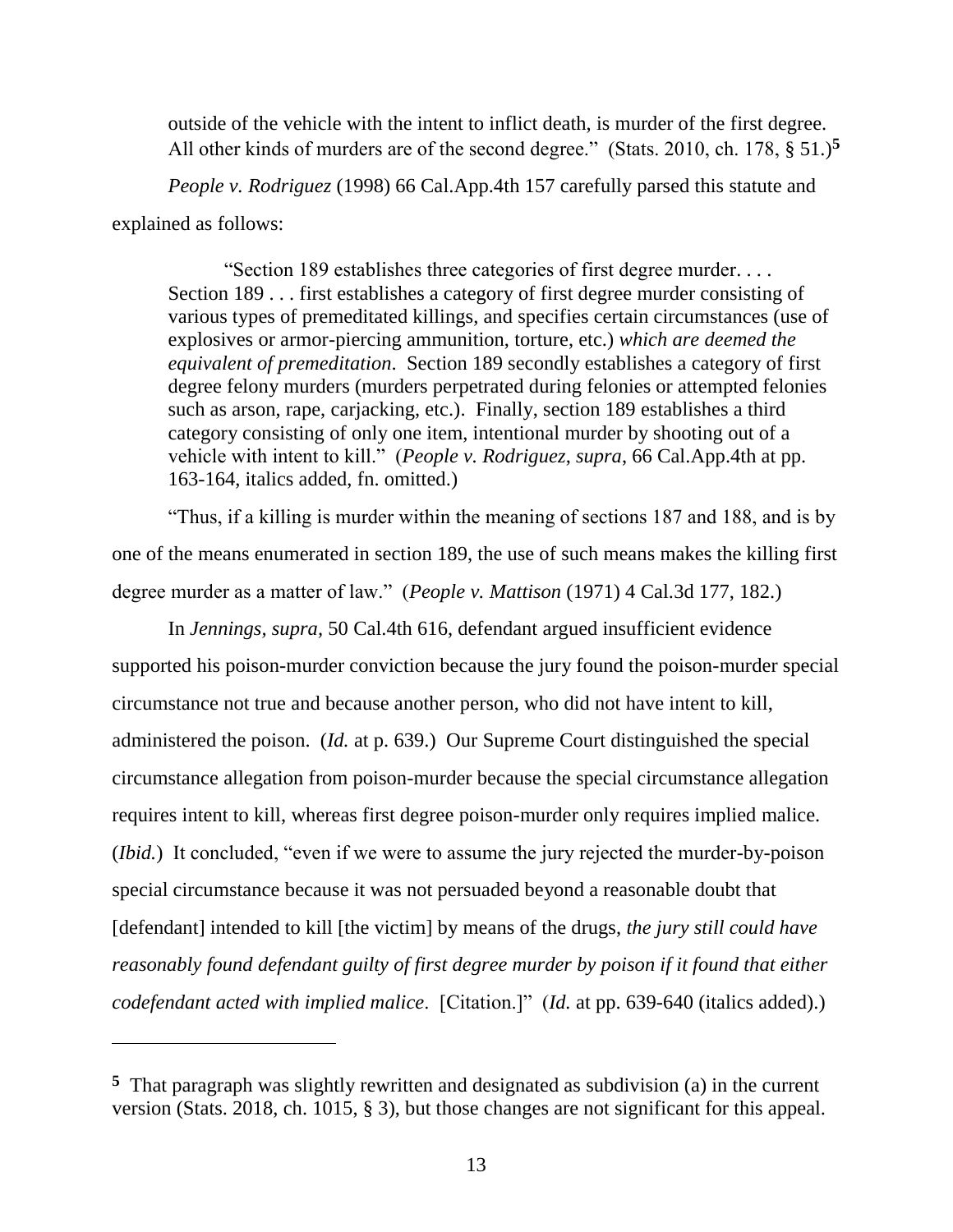This passage of the opinion that we have italicized requires only implied malice to prove poison-murder; it does not require that the administration of poison be undertaken as defendant argues, in a willful, deliberate, and premeditated manner.

In the similar context of lying-in-wait murder which, like poison-murder, is specifically set forth as first degree murder in section 189, we observed, "The Legislature could have concluded that an unlawful killing of a human being with implied malice aforethought (i.e., an unintended killing which results from an intentional act inherently dangerous to human life committed with knowledge of the danger to, and with conscious disregard for, human life [citation] is more deplorable than second degree murder when it is perpetrated by means of lying in wait." (*People v. Laws* (1993) 12 Cal.App.4th 786, 793.) And "as defined in section 189, murder perpetrated by means of lying in wait is not the definitional equivalent of premeditated murder. An accused who committed murder perpetrated by means of lying in wait is guilty of first degree murder even if the accused did not have a premeditated intent to kill the victim." (*Ibid.*)

*Laws* held that there is nothing in section 189 that requires lying in wait to have been done with the intent to injure. (*Laws, supra,* 12 Cal.App.4th at p. 794.) "To impose such a requirement would, in effect, add an additional element to the crime of first degree murder when the murder perpetrated by lying in wait is committed with implied malice. It would require that the killing result from an intentional act, the natural consequences of which are dangerous to human life, deliberately performed with knowledge of the danger to, and with conscious disregard for, human life *and* performed with the intent to kill or injure. We have no authority to add such an element; imposition of a requirement of independent proof of intent to kill or injure 'would be a matter for legislative consideration.' [Citation.] [¶] All that is required of lying in wait is that the perpetrator exhibit a state of mind equivalent to, but not identical to, premeditation and deliberation." (*Id.*, at pp. 794-795.)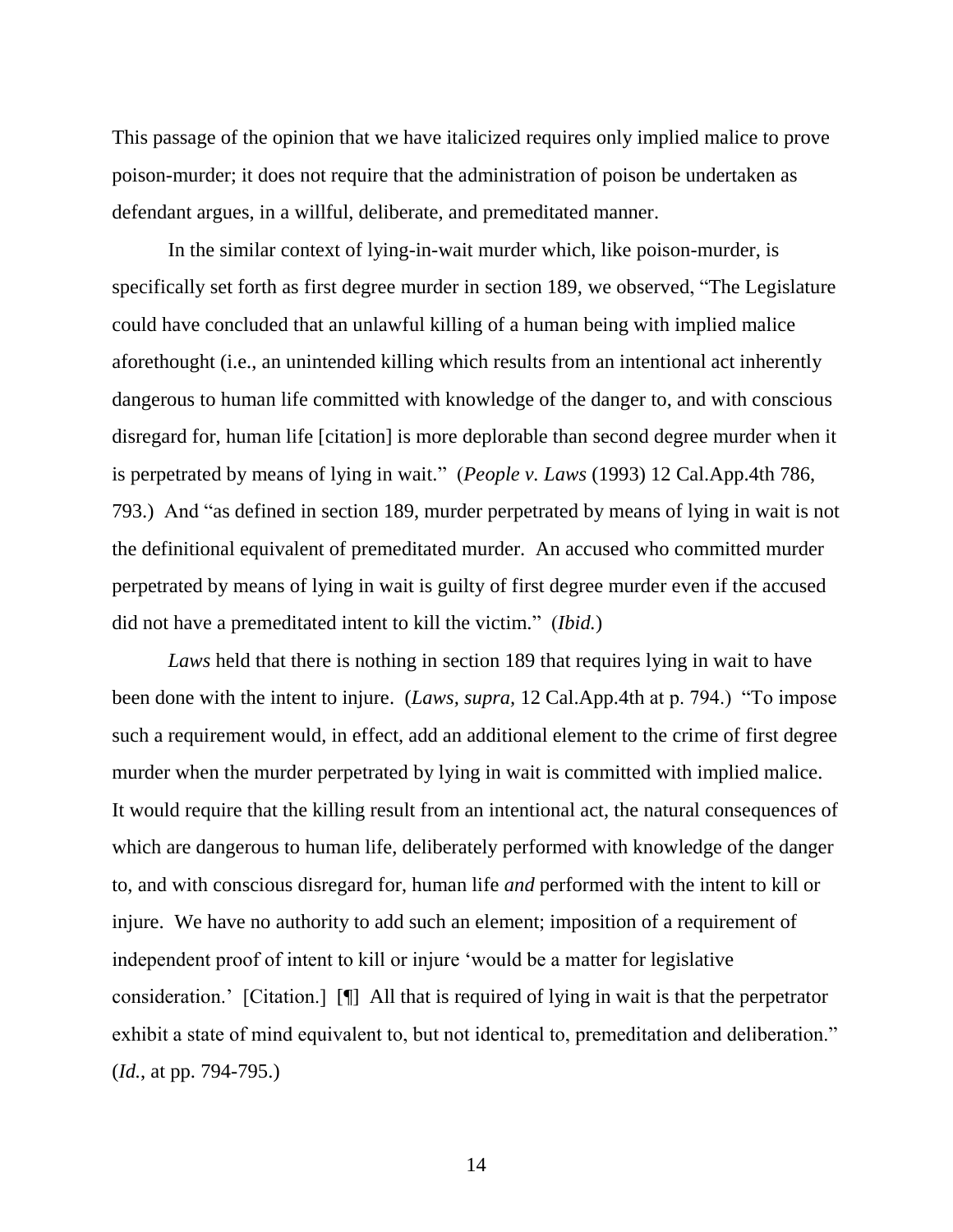### B. *Analysis*

The cases discussed above reject the view that, to be guilty of first degree murder by poison, the *administration of poison* itself must be willful, deliberate, and premeditated. Rather, it appears the People need only prove that the killing was *caused* by administration of poison, and that the killing was done with malice. Such a killing is first degree murder as a matter of law.

Defendant's view to the contrary rests in part on cases involving torture-murder. In *People v. Steger* (1976) 16 Cal.3d 539, our Supreme Court discussed the justification for the rule requiring that torture be willful, deliberate, and premeditated to support first degree murder. (*Id.* at pp. 545-547.) The court observed that torture-murder is punished as aggravated murder because "it is the state of mind of the torturer -- the cold-blooded intent to inflict pain for person gain or satisfaction -- which society condemns. Such a crime is more susceptible to the deterrence of first degree murder sanctions and comparatively more deplorable than lesser categories of murder." (*Id.* at p. 546.) In *People v. Cook* (2006) 39 Cal.4th 566, our Supreme Court summarized the elements of torture-murder as follows: "The elements of torture murder are: (1) acts causing death that involve a high degree of probability of the victim's death; and (2) a willful, deliberate, and premeditated intent to cause extreme pain or suffering for the purpose of revenge, extortion, persuasion, or another sadistic purpose. [Citing, inter alia, § 189.] The defendant need not have an intent to kill the victim [citation], and the victim need not be aware of the pain. [Citations.]" (*Id*. at p. 602.) Thus, we agree with defendant that in the context of *torture-murder*, the People must prove a premeditated intent to inflict extreme and prolonged pain, i.e., to prove that *torture* (as defined) was used. However, defendant points to no authority explicitly extending this intent requirement to murder by poison, and we have found none.

We decline to extend the requirement merely because the two methods of killing- by torture and by poison--are specifically classified as first degree murder within the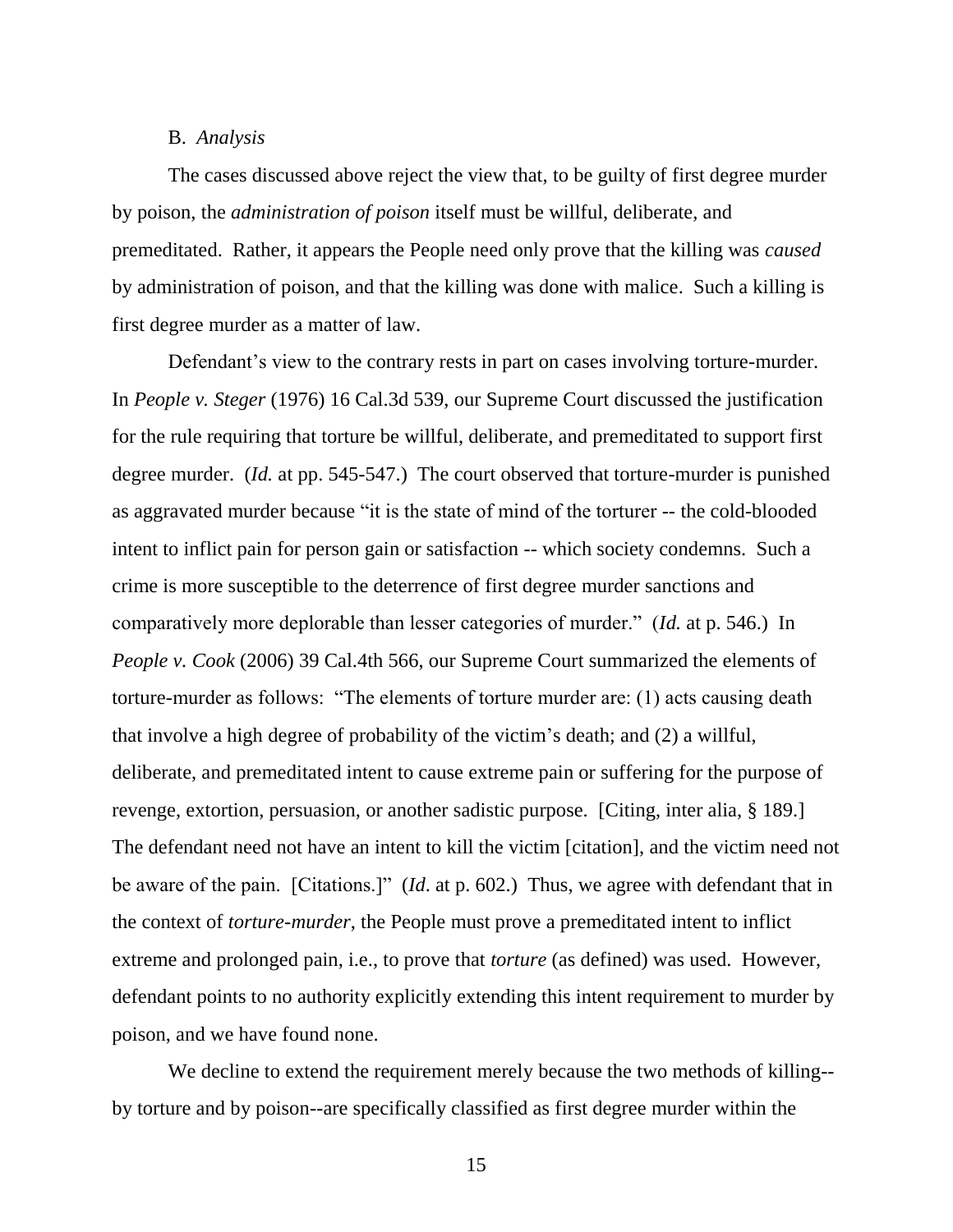same code section. First, as explained above, in *Laws* we made clear the requirement did not extend to lying in wait, which was also classified as first degree murder by the same statute. Adding a willful, deliberate, and premeditated requirement to the administration of poison is equivalent to adding an intent to injure element to lying-in-wait murder.

Second, we agree with *Laws* that the Legislature could have concluded that an unlawful killing of a human being by poison, with malice aforethought, was more deplorable than second degree murder.

Third, where a torture-murderer is subject to aggravated punishment due to her state of mind, the cold-blooded intent to inflict pain described in *Steger*, in the context of poison the defendant is subject to aggravated penalties due to only the *method* by which the implied malice murder is perpetrated. We thus conclude the court instructed the jury in a manner consistent with the law and did not commit instructional error.

As for the sufficiency of the evidence that defendant committed first degree murder as charged, *Jennings*, *supra*, 50 Cal.4th 616, bears factual similarities to this case. In *Jennings*, the parents gave their five-year-old child over-the-counter sleeping pills from a box warning that those pills were not for children under 12 and gave him Vicodin and Valium--prescription drugs not prescribed for the child. (*Id*. at pp. 631, 633-634, 640-641.) In rejecting the father's claim of insufficient evidence of first degree murder, the court explained: "Defendant does not dispute that the natural consequences of administering three powerful sedatives to a five-year-old child are dangerous to human life, or that furnishing the drugs to [the child] was a cause of his death. The only issue in terms of implied malice, therefore, is whether there was sufficient evidence for a reasonable jury to have found that defendant ' "had full knowledge that his conduct endangered the life of decedent, but that he nevertheless deliberately administered the poison with conscious disregard for that life." [Citation.]' [Citation.]" (*Id*. at p. 640, partly quoting *People v. Blair* (2005) 36 Cal.4th 686, 745, overruled on another point by *People v. Black* (2014) 58 Cal.4th 912, 919-920.) The evidence in this case is similar,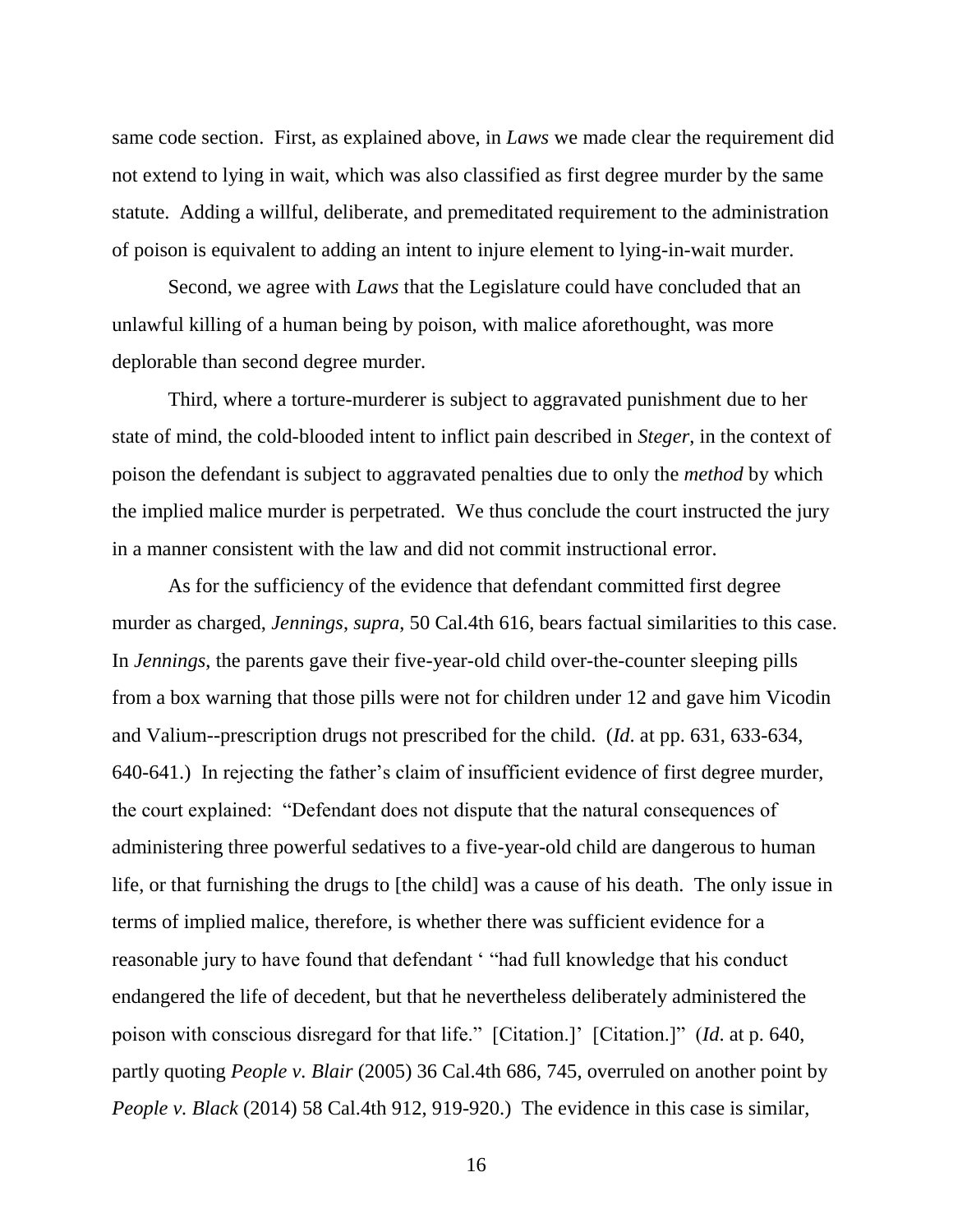with defendant knowingly and repeatedly transmitting heroin and methamphetamine to her baby, while aware of the risk and ignoring warnings from others to seek medical attention for her baby.

Accordingly, we again reject defendant's contentions as to the adequacy of the jury instructions and proof.

#### III

# *Clerical Errors*

The abstracts of judgment and the minutes of sentencing must fully and accurately capture all components of a defendant's sentence as pronounced by the trial court. (See *People v. Mitchell* (2001) 26 Cal.4th 181, 185; *People v. Zackery* (2007) 147 Cal.App.4th 380, 385-389.) Defendant identifies a discrepancy between the reporter's transcript and clerk's transcript regarding the parallel restitution and parole revocation restitution fines (§§ 1202.4, 1202.45), and contends the lower amount reflected by the reporter's transcript controls. Given all the circumstances, we disagree.

The probation report recommended the fines be set at the maximum, \$10,000. The determinate abstract of judgment shows both fines as \$10,000. The clerk's minute orders both from the original and the amended sentencing hearings each show both fines as \$10,000.**<sup>6</sup>**

The reporter's transcript from the only hearing that addresses this issue shows that after the trial court imposed the prison sentence and inquired about any trailing cases, the following occurred:

"THE COURT: [D]o Counsel waive formal reading and advisement of all code sections that go along with the fines and fees?

"[Defense counsel]: So waived.

**<sup>6</sup>** A new sentencing order issued and signed by the trial court on January 30, 2019, also shows the fines at issue here to be \$10,000.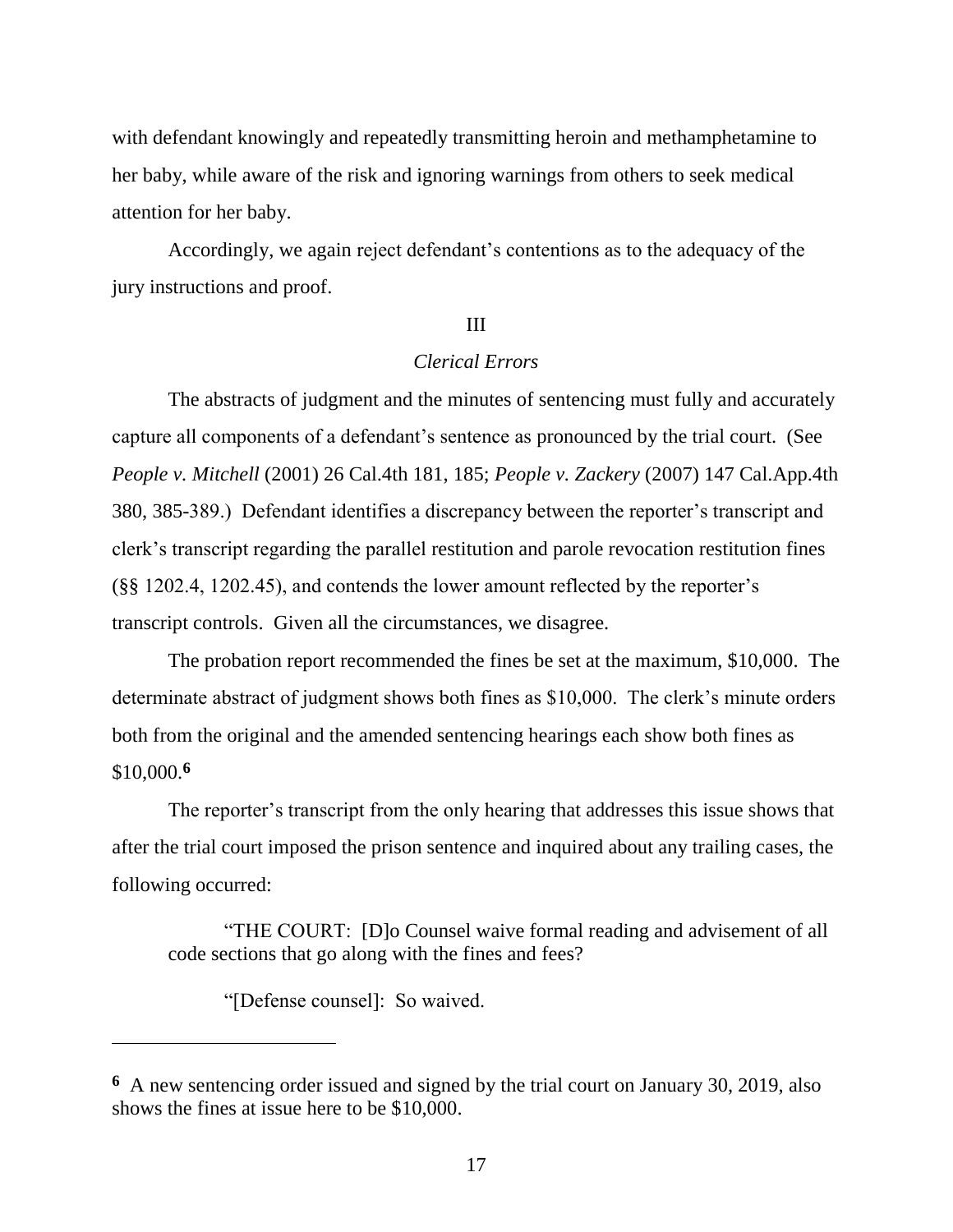"THE COURT: The Defendant will be ordered to pay a restitution fine in the amount of \$1,000 pursuant to . . . section 1202.4.

"There is an additional parole revocation restitution fine in the same amount and that will be stayed pending service of the sentence."

It is clear there is an inconsistency as defendant contends.

But our Supreme Court rejects the view that "inconsistency must necessarily be resolved in favor of the reporter's version" (*People v. Smith* (1983) 33 Cal.3d 596, 599), and holds that "a record that is in conflict will be harmonized if possible. [Citation.] If it cannot be harmonized, whether one portion of the record should prevail as against contrary statements in another portion of the record will depend on the circumstances of each particular case. [Citation.]" (*People v. Harrison* (2005) 35 Cal.4th 208, 226.)

Here, it is possible the trial court meant to impose and did impose a fine of \$1,000 but the clerk assumed the court would impose the recommended \$10,000 and inaccurately recorded the judgment multiple times. It is also possible that the court said and meant to say "\$10,000" but the court reporter incorrectly transcribed what the court said. The latter possibility best harmonizes the conflict in this record.

First, although a trial court has discretion, the amount of the fines "shall be ... commensurate with the seriousness of the offense." (§ 1202.4, subd. (b)(1) [as to restitution fine]; see § 1202.45, subd. (a)(1) [parole revocation restitution fine to be in the "same amount" as restitution fine].) Counsel does not point to any *reason* the court would have imposed less than the maximum fine for first degree murder, the most serious of offenses. Second, as the Attorney General points out, although there was a second sentencing hearing a week after this hearing, defense counsel did not claim that there was an error in the minutes from this hearing. Third, the trial judge (rather than the clerk) signed both the original and the two amended minute orders.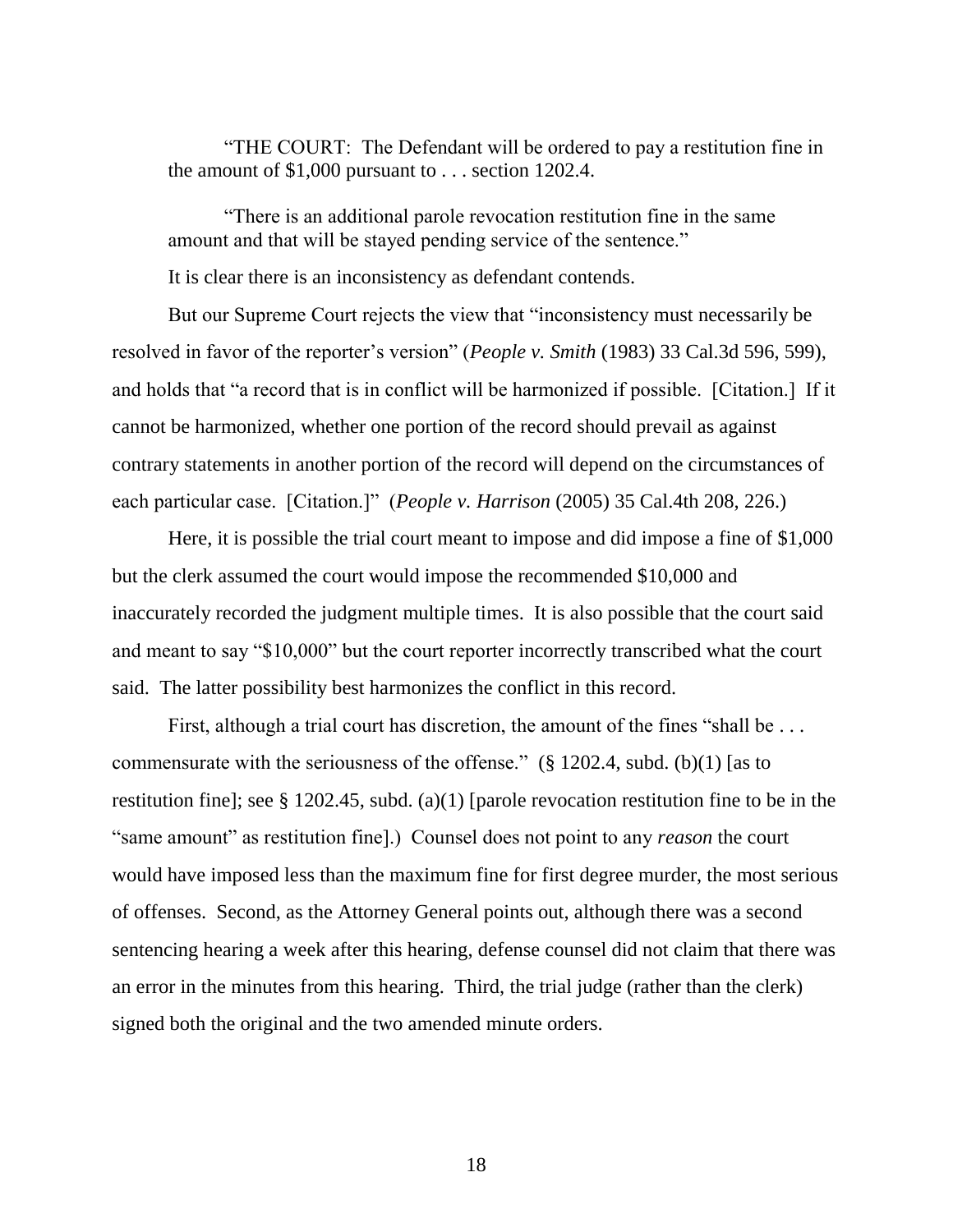All of the circumstances indicate that the court reporter mistranscribed what the trial court said, and that the final minute order (one of three signed by the court) and the determinate abstract of judgment correctly reflect the fines imposed by the court.

#### IV

#### *Youthful Offender Remand*

Defendant contends that because of her age (21 at the time of the murder) she is entitled to a limited remand for a hearing to make a factual record that can be used at a future youth offender parole hearing pursuant to section 3051. (See *People v. Franklin*  (2016) 63 Cal.4th 261, 276-284.) Defendant concedes that statute was amended to include persons of her age (at the time of the crime) and that *Franklin* was decided before the sentencing hearing, but argues that no reference to that statute was made at sentencing and that her trial counsel did not submit relevant information at sentencing. The People in part reply that evidence about defendant's difficult youth and other circumstances was presented in a detailed probation report and the interrogations introduced at trial. The People argue: "It is understandable . . . why appellant did not endeavor to expand the record. For it is hard to image what more appellant could have added to the record in this case." Defendant does not contest the People's summation of the sentencing evidence in her reply brief. We agree that much evidence about defendant's youth and circumstances is already in the record below. Defendant does not explain what more she would add.

Thus, this case is controlled by our opinion in *People v. Woods* (2018) 19 Cal.App.5th 1080. In *Woods* we declined to order a *Franklin* remand to a defendant who was sentenced after youth offender parole hearings became a part of California law. We reasoned that although Woods was sentenced before our Supreme Court decided *Franklin*, "that makes no difference given that it was not the decision in *Franklin* that gave rise to defendant's right to a youth offender parole hearing. Instead, as we have explained, it was the amendment to . . . section 3051 that took effect months before defendant's sentencing hearing that gave rise to that right, and on the record here there is